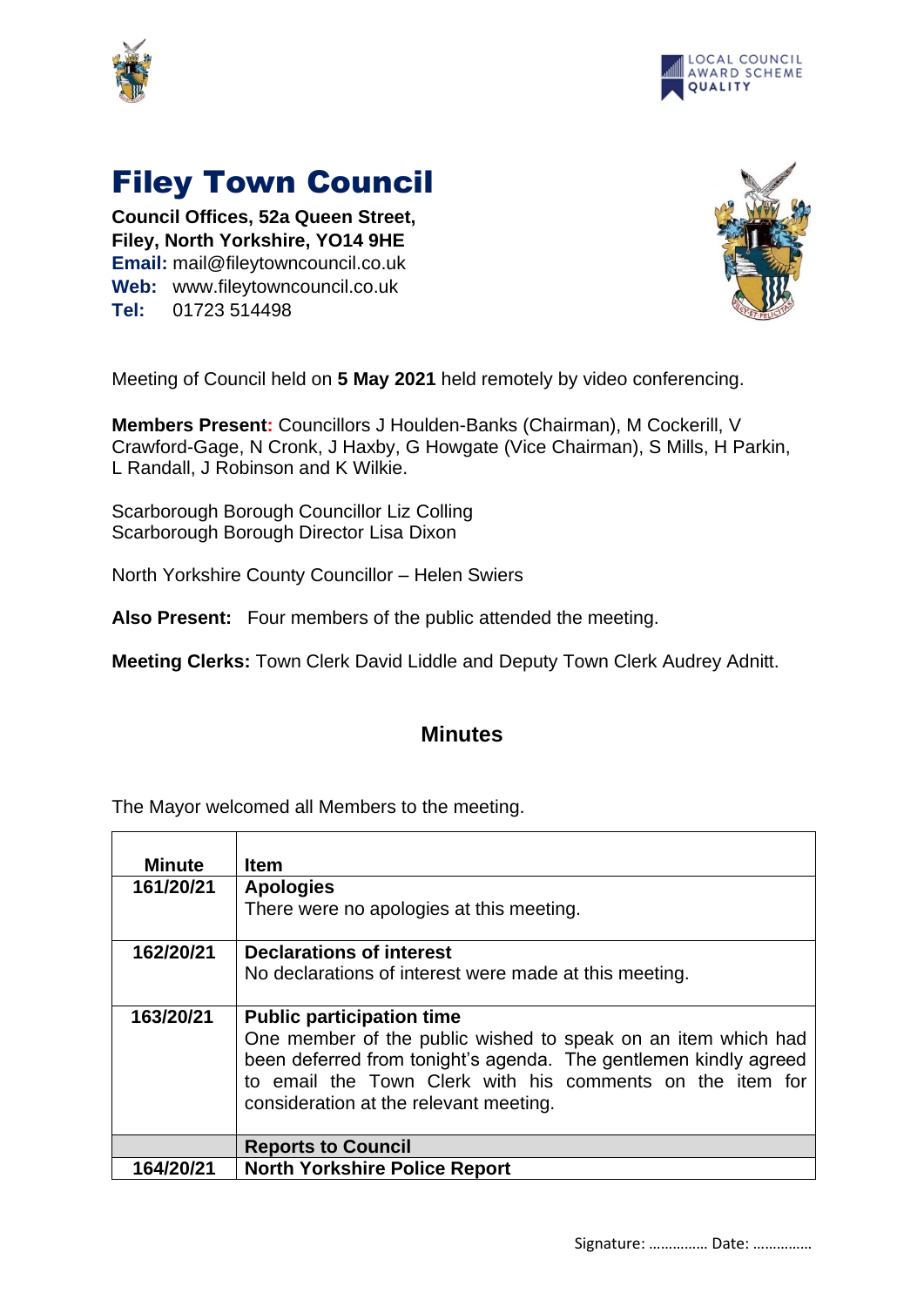



|           | A copy of the report had been circulated with the agenda papers. The<br>report gave details of crimes, road related incidents and anti-social<br>behaviour between 1 April 2021 and 30 <sup>th</sup> April 2021.                                                                                  |
|-----------|---------------------------------------------------------------------------------------------------------------------------------------------------------------------------------------------------------------------------------------------------------------------------------------------------|
|           | As there wasn't a representative from North Yorkshire Police<br>available to attend the meeting, Members were advised to forward<br>any queries they may have on the report to the Town Clerk.                                                                                                    |
| 165/20/21 | <b>Scarborough Borough Council</b><br>Boro. Cllr Liz Colling and Lisa Dixon (Director) from Scarborough<br>Borough Council attended the meeting to provide an update on the<br>Town Plan which was currently being produced.                                                                      |
|           | Following the recent announcement of a one-million-pound fund to<br>improve seafronts across Scarborough, Whitby and Filey, work was<br>ongoing to deliver some improvements to Filey.                                                                                                            |
|           | In addition, work was being undertaken to prepare a bid for Capital<br>Improvement Fund monies, and initial ideas for improvement<br>included refurbishment of the paddling pool, provision for additional<br>seating, and recycling bins, including possibly a 'Fin the Fish' type<br>sculpture. |
|           | Work continued on the Filey Investment Plan, consultation had been<br>undertaken with Ward Councillors and Town Councillors and some<br>public engagement work was now planned as lockdown restrictions<br>eased, it was hoped that the plan would be ready towards the end of<br>summer.         |
|           | Members were asked to consider any other ideas which would benefit<br>residents and visitors to Filey, and initial ideas included seafront<br>shower units, and improvements to the towns play parks.                                                                                             |
|           | Mrs Dixon and Boro Cllr Colling answered questions and the Mayor<br>thanked them for attending and for their update on this important work<br>for Filey.                                                                                                                                          |
| 166/20/21 | <b>Mayoral Report</b><br>The Mayor was pleased to report that work was continuing in all areas<br>to move the Council forward.                                                                                                                                                                    |
| 167/20/21 | <b>Borough and County Councillor Reports</b>                                                                                                                                                                                                                                                      |
|           | <b>Scarborough Borough Councillor's Report</b><br>Scarborough Boro. Cllr Cockerill's report gave a verbal update and                                                                                                                                                                              |
|           | advised that an 'in principal' agreement to link the new footpaths                                                                                                                                                                                                                                |
|           | created by Filey Flood Alleviation Scheme was making progress,                                                                                                                                                                                                                                    |
|           | work to improve the White Lodge Shelter was underway and work<br>was due to start shortly on improving the White Lodge steps. In                                                                                                                                                                  |
|           | addition, the wording on the Memorial Stone on Royal Parade was to                                                                                                                                                                                                                                |
|           | be repainted during the summer.                                                                                                                                                                                                                                                                   |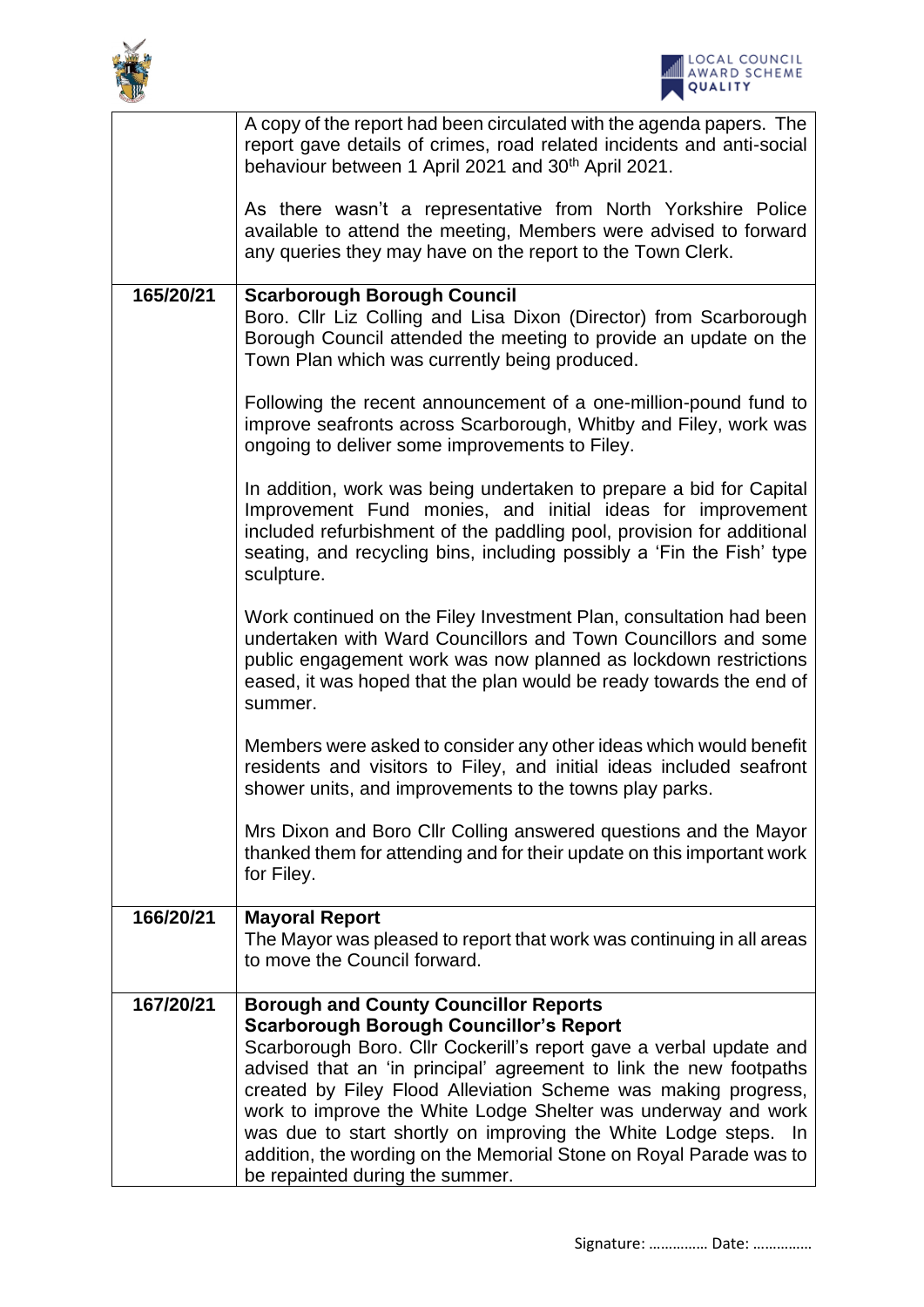



|             | The Ravine lights were to be repainted and Members were asked to<br>consider if they would prefer them to be repainted in 'Filey' blue.<br>Following consideration, it was proposed by the Mayor and seconded<br>by Cllr Robinson that the lights be repainted in 'Filey Blue'.<br>A vote followed:                                                                                                                  |
|-------------|----------------------------------------------------------------------------------------------------------------------------------------------------------------------------------------------------------------------------------------------------------------------------------------------------------------------------------------------------------------------------------------------------------------------|
| 167/20/21.1 | RESOLVED: That the Ravine lights be re-painted in 'Filey' Blue.                                                                                                                                                                                                                                                                                                                                                      |
|             | <b>North Yorkshire County Councillor's Report</b><br>County Cllr Swiers gave a verbal update, which included feedback<br>from NYCC Highways on problems reported regarding the poor state<br>of pavements on Clarence Avenue and Clarence Drive, Roundabout<br>at Scarborough Road and the footpath which had been reported at<br>the last meeting.                                                                  |
|             | Members were not satisfied with the feedback from NYCC Highways<br>and County Cllr Swiers kindly agreed to speak with Highways on<br>these issues again. In addition, Cllr Swiers would obtain some<br>information from Highways Department on what the criteria was on<br>intervention levels before repairs to footpaths and highways was<br>undertaken.                                                           |
|             | Finally, Cllr Swiers advised that consultation was underway regarding<br>the future of outdoor learning centres prior to a review being<br>undertaken and Members were encouraged to take part on this<br>consultation.                                                                                                                                                                                              |
| 168/20/21   | <b>Town Clerk and RFO Report</b><br>Members had been circulated with a copy of the report which<br>contained an update on the dog warden project, Queen Street<br>Gardens, Freeman and Freewomen applications, the Town Plan, the<br>Assets & Services Working Party and Christmas lights.                                                                                                                           |
|             | Upcoming Council Meetings and Mayoral Engagements were also<br>included within the report.                                                                                                                                                                                                                                                                                                                           |
|             | CIIr Robinson asked if there had been any progress on the three re-<br>cycling bins which were expected, and the Clerk said that he would<br>investigate and report back.                                                                                                                                                                                                                                            |
|             | Cllr Crawford-Gage asked when it would be possible to hold the<br>Extraordinary Council Meetings for the Co-option of Councillors and<br>the Honorary Citizens. The Clerk advised that he was awaiting<br>further guidance from YLCA, but he would be undertaking risk<br>assessments at both the Evron Centre and the Ebor Academy shortly<br>to prepare for potentially holding physical meetings at those venues. |
|             | <b>Council business items - Procedural Items</b>                                                                                                                                                                                                                                                                                                                                                                     |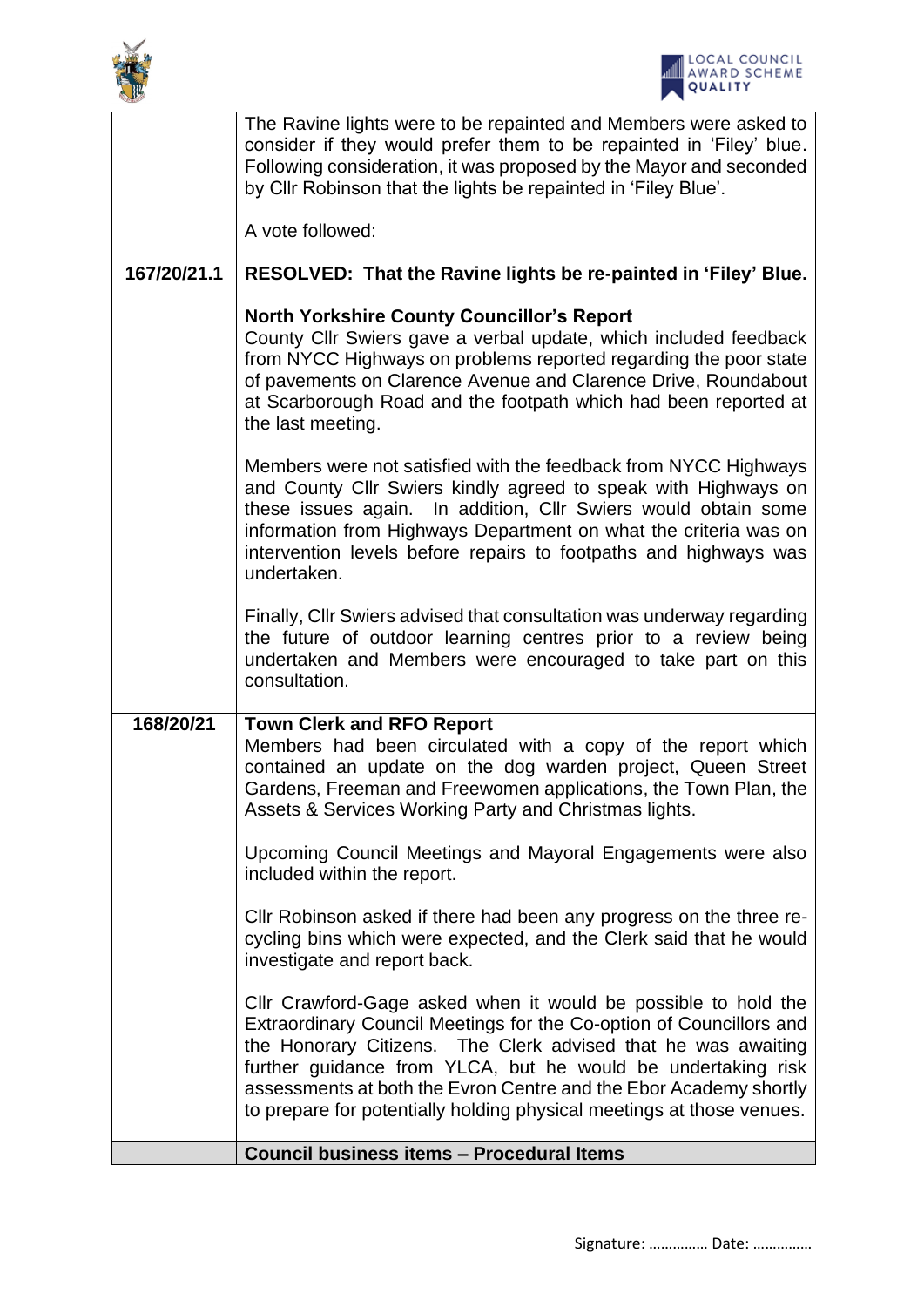



| 169/20/21   | Minutes of the Meeting of the Council held on Wednesday 14                                                                                    |  |
|-------------|-----------------------------------------------------------------------------------------------------------------------------------------------|--|
|             | <b>April 2021.</b><br>Cllr Parkin advised that there were two errors in the minutes of the                                                    |  |
|             | last meeting as follows:                                                                                                                      |  |
|             | a. Minute No. 152/20/21 - Cllr Cockerill's report, the amount of                                                                              |  |
|             | money awarded for sea defences was 1.7 million pounds and                                                                                     |  |
|             | not 17 million pounds as stated.                                                                                                              |  |
|             | b. Minute No. 152/20/21 - Cllr Swiers report, the paths needing<br>repair were on Clarence Avenue as well as Clarence Drive.                  |  |
|             | Cllr Randall proposed, seconded by Cllr Robinson, that Council<br>resolve to approve them as a true and accurate record of the meeting,       |  |
|             | subject to the amendments stated above.                                                                                                       |  |
| 169/20/21.1 | RESOLVED: Council resolved to approve the minutes as a true<br>and accurate record of the meeting, subject to the amendments<br>stated above. |  |
| 170/20/21   | <b>Minutes of Committee Meetings</b>                                                                                                          |  |
|             | Minutes of meetings:                                                                                                                          |  |
|             | Planning Committee - 13th & 27th April 2021                                                                                                   |  |
|             | Cllr Randall proposed, seconded by Cllr Howgate that the minutes be<br>noted by Council                                                       |  |
|             |                                                                                                                                               |  |
| 170/20/21.1 | <b>RESOLVED: Council resolved to note the minutes</b>                                                                                         |  |
|             | Events & Lighting Committee $-23$ <sup>rd</sup> April 2021                                                                                    |  |
|             | Cllr Randall proposed, seconded by Cllr Howgate that the minutes be<br>noted by Council                                                       |  |
|             |                                                                                                                                               |  |
| 170/20/21.2 | <b>RESOLVED: Council resolved to note the minutes</b>                                                                                         |  |
|             | <b>Coble Landing Users Meeting</b>                                                                                                            |  |
|             | Cllr Cockerill reported on the recent meeting and advised that a part<br>time attendant had been engaged and was receiving induction          |  |
|             | training. There had been concerns expressed about the cleaning of                                                                             |  |
|             | Coble Landing which were being addressed by the Harbour Master.                                                                               |  |
|             | A discussion had taken place regarding powered water-crafts, and<br>Cllr Cockerill asked if the Town Council were in favour of regulation     |  |
|             | of these crafts, Members were in agreement that they would support                                                                            |  |
|             | a ban within the area from the shoreline at the end of Carr Naze to<br>Primrose Valley. The future of the management of Coble Landing         |  |
|             | was being considered following Local Government Reorganisation,                                                                               |  |
|             | and there was a possibility that it could become under the<br>administration of the Harbour Master in the future.                             |  |
|             |                                                                                                                                               |  |
| 171/20/21   | <b>Schedule of Payments</b>                                                                                                                   |  |
|             |                                                                                                                                               |  |